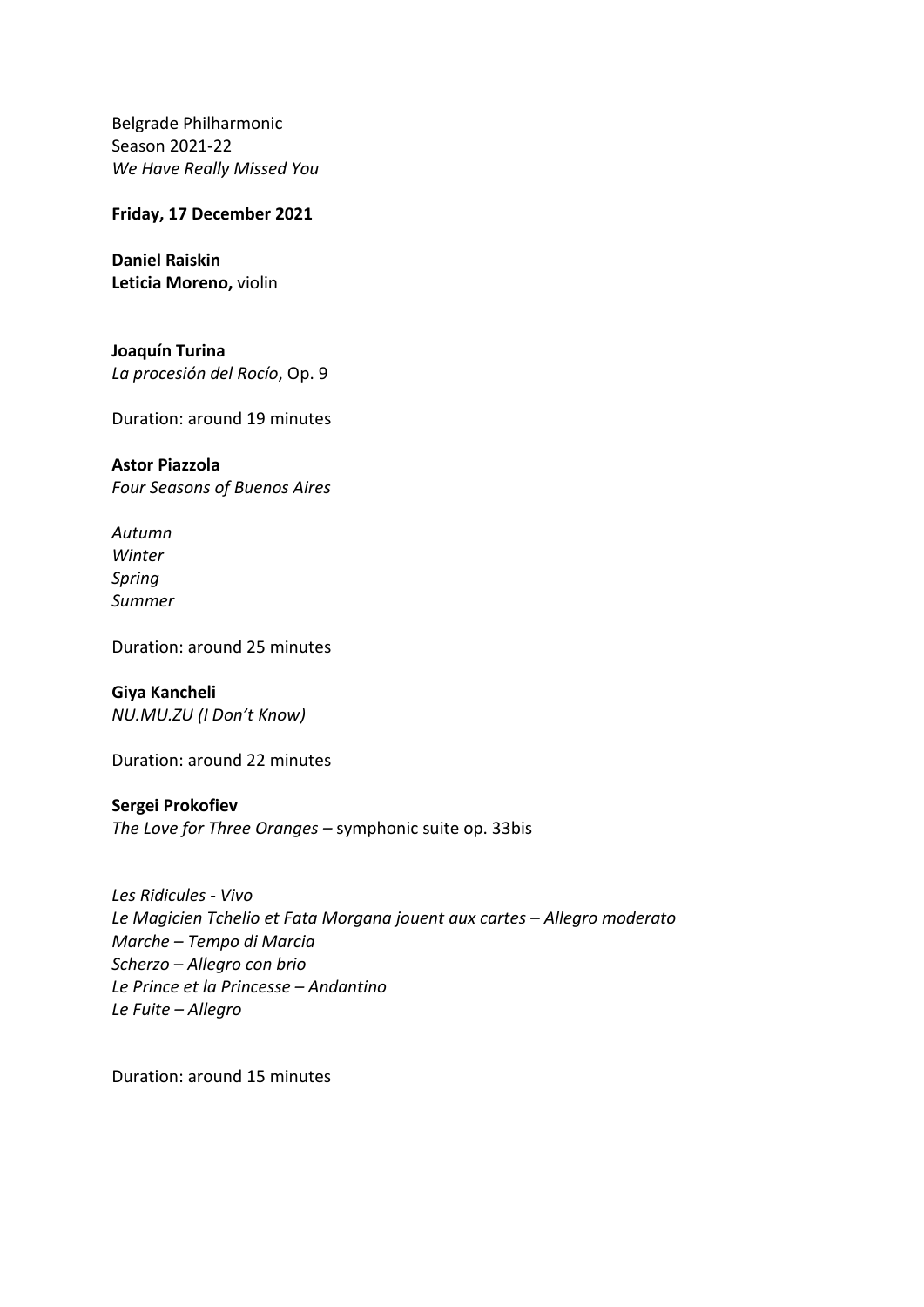The artistic poetics of the Spanish composer and pianist **Joaquín Turina** (1882-1949) are characterized by a combination of romantic and impressionist elements and Spanish folklore idioms. His oeuvre encompasses various musical genres, and among the most famous achievements is his first orchestral composition, the symphonic poem *The Procession of Our Lady of El Rocío* (*La Procession del Rocío)*. Turina composed this piece soon after he graduated in 1913, and it was premiered in the same year by the Madrid Philharmonic with such success that it was repeated on the spot in its entirety. The premiere of *La Procession du Rocio* positioned Turina as one of the most important Spanish composers.

The original score contains an accompanying text in which the author describes the atmosphere of the composition. Turina gives an exotic and picturesque portrait of an old custom that takes place every summer in his native Seville: in honor of Our Lady Rocio, a procession of pilgrims goes to the Seville suburb of Triana. The work consists of two connected sections characterized by a typically Spanish folklore overtone. The first part brings scenes of festive mood and various songs and dances, while the second presents the procession itself - a ceremonial march imbued with religious hymns. The end of the procession of pilgrims is announced by church bells, after which trumpets play the Spanish royal anthem.

Vivaldi's famous cycle was an inspiration for other authors who gave their vision of the seasons in a similar form. **Astor Piazzolla** (1921-1992), the Argentine master of the new tango (a combination of classical tango with elements of jazz and the musical language of the 20th century) composed *The Four Seasons of Buenos Aires* between 1965 and 1970. In 1996-1998 a Russian composer, Leonid Desyatnikov, took the original composition, which consisted of violin, piano, guitar, double bass, and bandoneon, and prepared it for solo violin and string orchestra and today this version is the one most often represented in the concert repertoire.

In addition to the title, Desyatnikov changed the form to be similar to Vivaldi's threemovement structure, using his quotations. He made an interesting connection, for example, by inserting a quote from Vivaldi's *Winter* in the position of Piazzolla's *Summer*. In that way, he connected the different geographical climates from which the two composers hailed when it is summer in Argentina, it is winter in Italy.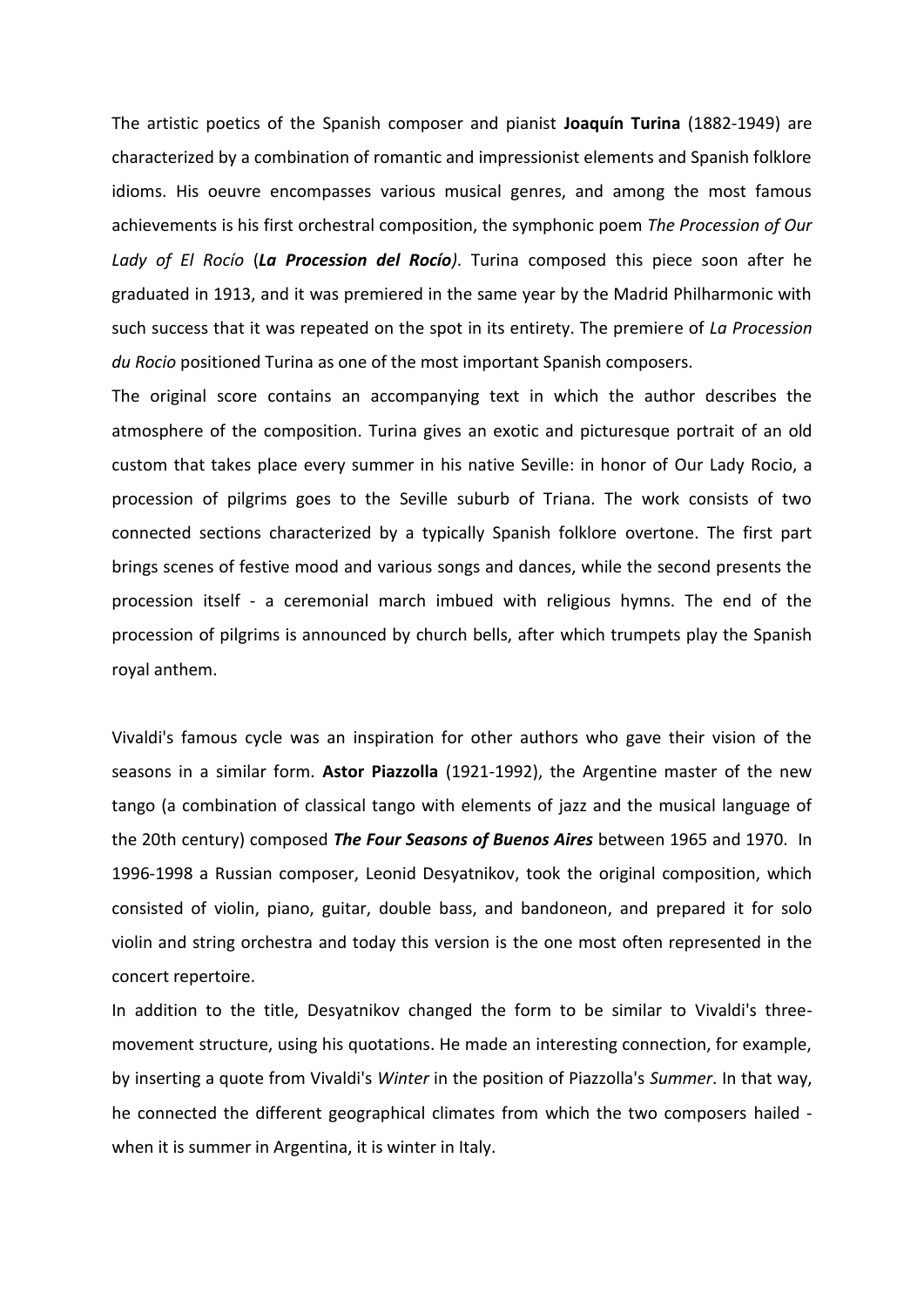Georgian composer **Giya Kancheli** (1935-2019) was commissioned by the Belgian National Orchestra and the Seattle Symphony Orchestra to write a work that would be performed on the occasion of his eightieth birthday, in 2015. The work expresses the composer's struggle with understanding the concept of violence and hopes for a better future.

*Nu.Mu.Zu* means I don't know in Sumerian, a language that no longer exists, and was used in the area of Mesopotamia, or today's Iraq. Kancheli said about the work: *The illusions that I know something have gradually disappeared and it turns out that, approaching the age of eighty and living a life full of contradictions, I am completely confused. What is happening in the world, gradually, step by step, destroys the last hope in my consciousness, and without hope, for all of us, life loses meaning. "I don't know" what will happen in the future. Yet, although I have lost hope, I still dream of a world in which fanaticism, religious conflict, and violence are no longer the dominant structures of the world order*.

*Nu.Mu.Zu* premiered at the Center for Fine Arts (BOZAR) in Brussels on October 16, 2015, under the direction of Andrzej Boreyko (Belgian National Orchestra), and then in Seattle, on November 5 of the same year, when it was conducted by Ludovic Morlot (Seattle Symphony Orchestra).

The versatile artistic persona of **Sergei Prokofiev** (1891-1953) marked the classical music scene in the period between the two world wars. Even today, his name is viewed through the prism of an exceptional combination of composer, pianist, and conductor.

The solid education that Prokofiev received from his mother as a child and later continued during his studies at the St. Petersburg Conservatory enabled him to try out many genres. After the revolution, he spent his middle years in the United States, Germany, and France, before returning to his homeland in 1936, fighting for the rest of his life with the bureaucrats who controlled the regime's music life. He composed a large number of significant works, but a special segment of his oeuvre is stage music. From his successful cooperation with Diaghilev and the Russian Ballet came *The Joker*, *The Steel Step,* and *The Prodigal Son*. Although he had a keen interest in the opera genre, his works did not have much success. After his youthful achievements, *The Gambler* and *The Fiery Angel*, he composed two operas in his mature years: *The Love for Three Oranges* - the most famous and only opera that experienced relative success during his lifetime, and *War and Peace* - Sergei Prokofiev's most ambitious project.